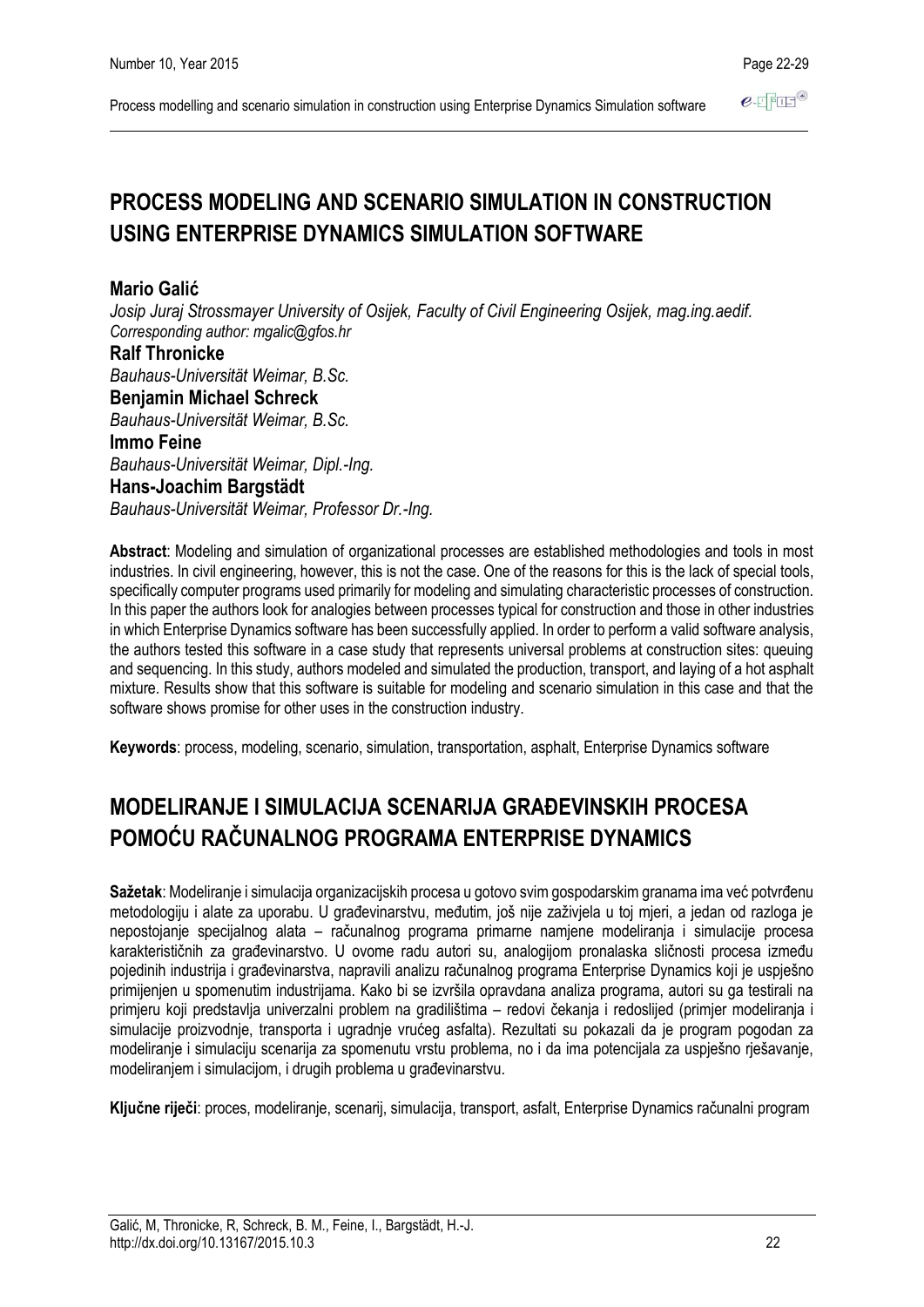Process modelling and scenario simulation in construction using Enterprise Dynamics Simulation software

# **1 INTRODUCTION**

When a project's problems and goals exceed the limit of human imagination, then modeling and simulation come to mind. Although, complexity is not the only reason for using these methods, sometimes the lack of execution time is the most important argument to use modelling and simulation for problem simplification [1]. Until recently, simulation has only been used in civil engineering for simplifying objects in construction systems, while organizational processes have been neglected. However, other industries — such as healthcare and automotive production, as well as services like airlines and banks — have applied modeling and scenario simulations for quite some time to improve their performance. Seeing this improvement, software companies have become more interested in these methods, and now there are numerous computer programs available for process modeling and simulation. As competition increases between construction companies because of further globalization, this software is a powerful option to increase effectiveness [2–5], cut costs, and save time.

Virtual models and simulations are important tools in production and logistics. By modeling and simulating processes, a company can much more easily describe and analyze production without constructing prototypes; they can also run experiments and test new products or even entire production lines while using little time and money. This approach adds value with scenario simulation: changing input parameters generates multiple scenarios, which can be used to enable and improve decision-making, design orientation, and quantitative assessments. Especially in mass production, process simulations are good tools for optimizing processes and increasing efficiency because the various work steps in the production line are repeated constantly as long as the basic conditions remain stable.

In contrast, the construction industry produces unique items and has no fixed production lines. Although the individual work steps are repeated at every construction site, the virtual model must be shaped according to the conditions of each new construction project. For this reason, use of process simulations is limited to large and complex projects, where the effort might generate sufficient savings.

# **2 METHODOLOGY**

This paper consists of three parts. In the first part, we give a literature review to assess the field of process modeling and simulation, focusing on the construction industry and on the achievements of previous researches which applied Enterprise Dynamics (ED) software.

In the second part, we describe a case study project: a process chain of production, transportation, and paving of a hot asphalt mixture (HMA). We modeled this process in ED. The model was structured of three sub-processes: production (source), transportation, and laying (sink) that fulfilled the general requirements of a separate interface for input parameters via Microsoft Excel as well as an interface for storing the simulation output.

In the third part, we analyzed the potential for and constraints of further applying ED in the construction industry.

# **3 LITERATURE REVIEW**

# **3.1 Process modeling and scenario simulation**

Simulation is modeling of an abstracted, dynamic system in order to solve special problems, to find answers to certain questions, or in general to gain knowledge which can later be applied. A model is defined as a simplified representation of a particular section of reality [6]. According to Wainer and Mosterman [7], the main objective of a simulation is to determine how changing an input affects a system or local parts of it. Process modeling and simulation lets the user compare procedures and their constraints, improving their understanding of the procedure and scenarios, allowing them to make decisions based on quantitative data.

### **3.2 Modeling and simulation of construction processes**

Various authors previously have pointed out different software for simulating construction processes (e.g. CYCLONE, STROBOSCOPE, Simphony) because their use is supposedly well established in the industry. However, Wainer and Mosterman stress two main issues related to the mentioned programs: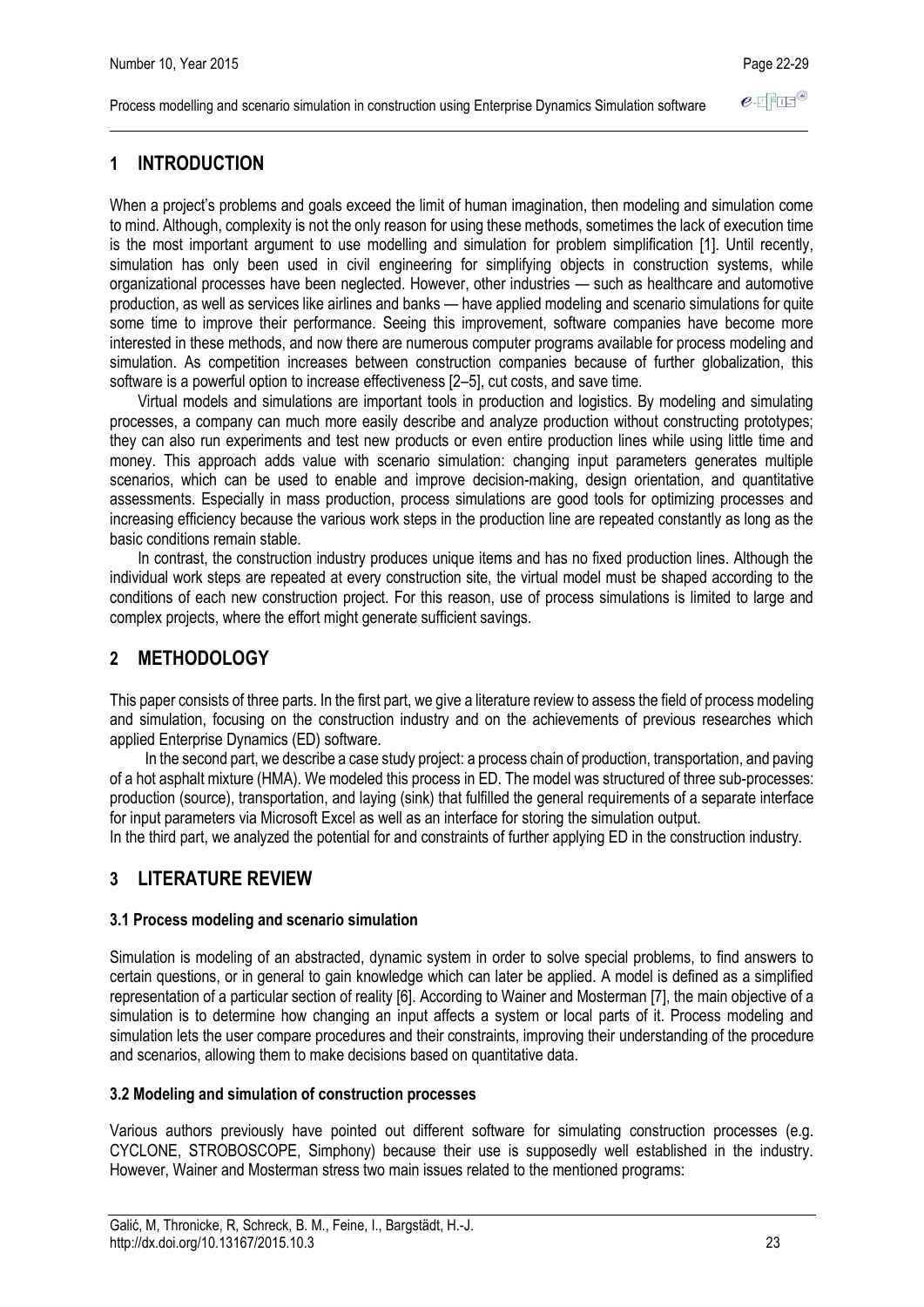Process modelling and scenario simulation in construction using Enterprise Dynamics Simulation software

- the tools' graphic power to illustrate the model is limited and
- the results are only available as numeric or statistical data [7].

These arguments limit the use of those tools to specialised engineers, and it constraints the communication in any project. Thus, in this research we have analyzed ED software to see whether it could provide: graphical and numerical representations of both the results and the model, and to assess whether it is compatible with a separate input file, by which the input parameters could be monitored and the model could be controlled. Up to now, modeling and simulation have been used to resolve spatial conflicts on construction sites [8–10], to model asphalt paving during lane closure [11], and to optimize stockyard layouts for precast concrete products by comparing various layout scenarios [12]. In these applications, Wainer et al. stated that "...*available construction simulation tools can provide the logical relationships between the different resources; however, they are not suited to define the spatial relationships between resources on a specific construction site."* [7, p. 310]. With this issue in mind—that of the spatial relationships between resources—we believe it can be solved by using data-oriented software (such as Microsoft Excel or Access) that is compatible with ED, which can import input parameters, and can export results.

## **3.3 Enterprise Dynamics software and 4D script programming language**

Enterprise Dynamics has versatile uses in various fields. It is an object-oriented program useful for modeling, simulation, visualization, and control of dynamic processes [13]. Up to now, this software has been used to model and simulate very different problems in various industries. These are some examples:

- (a) Modeling and simulating the transhipment of a freight depot. This work showed that the simulation software is useful for coordinating terminals when the inflow and outflow of goods is already known [14].
- (b) Modeling and simulating the spatial layout of a stockyard. The primary task was to control the vehicles in the yard, the loading and unloading of the cargo, and the transport, sorting, and buffering operations within the hall [15].
- (c) Optimizing the configuration of production control. The task was to compare configurations in order to identify the most important parameters [16].

While ED has been used in various industries, the only published report of its use in civil engineering is the doctoral thesis by Weber in 2007, who analyses logistic processes on construction sites [17]. The aim of this simulation was to optimize resource use, avoid waiting times at intersections, and estimate the construction duration. After extending ED with special functions for the construction industry, Weber demonstrated its functionalities in a specific example, a construction project with three structures: an underground parking area, a three-story semi-circular attachment, and a twelve-story main building. Testing various strategies, the simulation showed that the logistical processes should be flexible and not time-critical, the deliveries should be distributed over longer time periods, and that several small warehouses on the site should be used instead of one central location. This analysis shows that ED is promising for simulating construction logistics processes; as such, the catalog of atoms, as the objects are called in ED, should be expanded and refined [17]. Table 1 gives a general comparison of ED with similar simulation software (eM-Plant, SimPro, and AutoMod) [18].

As shown in Table 1, ED is built in the 4DScript programming language. In this language, one can create or set specific conditions and create specific atoms. We used this functionality, as we will later describe in more detail, in the case study. It is not necessary to have specific knowledge of 4DScript. It is precise and comfortable for inexperienced users, and it offers an extensive list of predefined orders.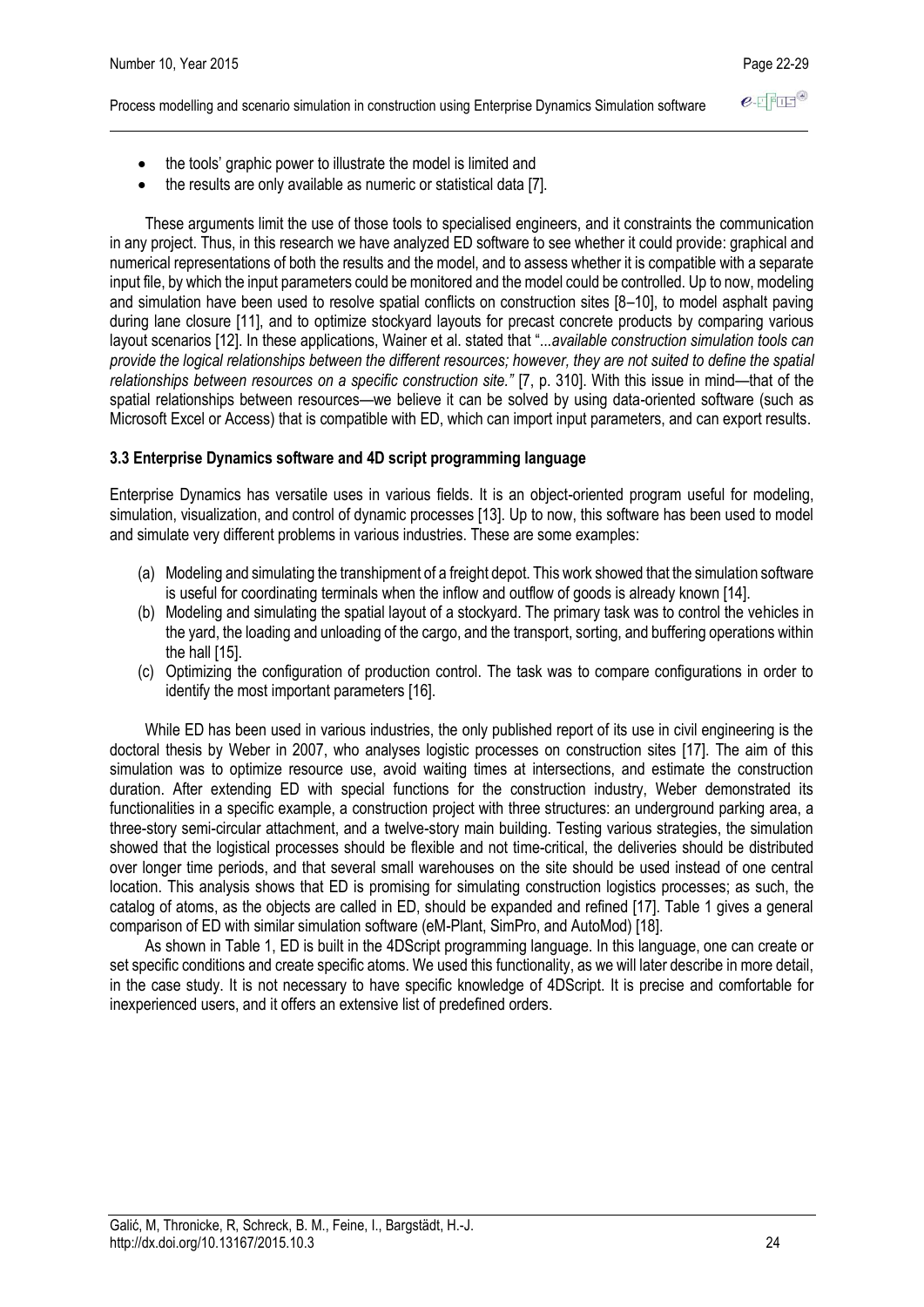$e$ -TFIE<sup>®</sup>

Process modelling and scenario simulation in construction using Enterprise Dynamics Simulation software

|                                                                             |                                                                                    | Table 1 - Comparison of ED and similar simulation software [16] |                                                             |                                              |  |  |  |
|-----------------------------------------------------------------------------|------------------------------------------------------------------------------------|-----------------------------------------------------------------|-------------------------------------------------------------|----------------------------------------------|--|--|--|
| Criteria                                                                    |                                                                                    | <b>Simulation software</b>                                      |                                                             |                                              |  |  |  |
| <b>Interfaces</b>                                                           | eM-Plant                                                                           | <b>Enterprise Dynamics</b>                                      | <b>SimPro</b>                                               | <b>AutoMod</b>                               |  |  |  |
| Import of parameters                                                        | ODBC-/Oracle-/ASCII-block.<br>SimTalk                                              | ODBC, ASCII<br>Excel<br>4D Script                               | ADO-, OLE-DB, ASCII Modula-<br>$\overline{2}$               | ASCII,<br>AutoMod-SL                         |  |  |  |
| Generation of model by<br>external modeling                                 | SimTalk                                                                            | 4D Script                                                       | N/A                                                         | not possible                                 |  |  |  |
| External simulation control                                                 | SimTalk, COM                                                                       | 4D Script                                                       | Modula-2                                                    | AutoMod-SL                                   |  |  |  |
| <b>Export of results</b>                                                    | ODBC, Oracle, ASCII,<br>HTML, SimTalk                                              | ODBC, ASCII,<br>Excel, (HTML),<br>4DScript                      | ADO-, OLE-DB, ASCII Modula-<br>2                            | ASCII,<br>AutoMod-SL                         |  |  |  |
| Connection technologies                                                     | to SimTalk:<br>FileIO, DDE (contained),<br>ActiveX, C, Socket, COM,<br><b>HTML</b> | to 4D Script:<br>FileIO, ActiveX, Socket, DDE,<br>COM, (HTML)   | to Modula-2:<br>FileIO, COM, Java- Wrapper,<br>ADO-, OLE-DB | to AutoMod-SL:<br>FileIO, ActiveX            |  |  |  |
| SimTalk, C-Block,<br>via connection:<br>Programming language<br>C, C++, VB, |                                                                                    | 4D Script.<br>via connection:<br>C, C++, VB,                    | Modula-2, Java,<br>via connection:<br>C, C++, VB,           | AutoMod-SL<br>via connection:<br>C, C++, VB, |  |  |  |
| Access scheduler                                                            | limited                                                                            | yes                                                             | yes                                                         | no                                           |  |  |  |
| Modeling                                                                    |                                                                                    |                                                                 |                                                             |                                              |  |  |  |
| Modeling concept (object-<br>oriented, hierarchical)                        | object-oriented, hierarchical                                                      | object-oriented, hierarchical                                   | hierarchical                                                | limited hierarchical                         |  |  |  |
| Definition of specific blocks                                               | possible                                                                           | possible                                                        | possible                                                    | not possible                                 |  |  |  |
| Reuse of the reference<br>system                                            | possible                                                                           | possible                                                        | possible                                                    | possible                                     |  |  |  |
| Continued use for refined<br>simulation                                     | very good                                                                          | very good                                                       | N/A                                                         | limited                                      |  |  |  |
| Scale                                                                       | 2D: not given<br>3D: given                                                         | 2D: given<br>3D: given                                          | 2D: given<br>3D: not given                                  | 2D: given<br>3D: given                       |  |  |  |
| Runtime behavior                                                            | medium                                                                             | qood                                                            | N/A                                                         | medium                                       |  |  |  |
| Development cooperation                                                     | bad                                                                                | good                                                            | very good                                                   | bad                                          |  |  |  |

# **4 PROCESS MODELING AND SIMULATION WITH ED**

### **4.1 Structuring the model**

Figure 1 shows an illustration of how we structured and connected the Excel file holding the input parameters to the ED model, exported the results to the same file (but at a different location) of input parameters, and then run the experiment (simulation). The feedback connection represents the iterative nature of modeling and simulation. This nature means that the model should be structured to allow for simulations of various scenarios after the initial simulation, keeping the results of each simulation for post-simulation analysis.



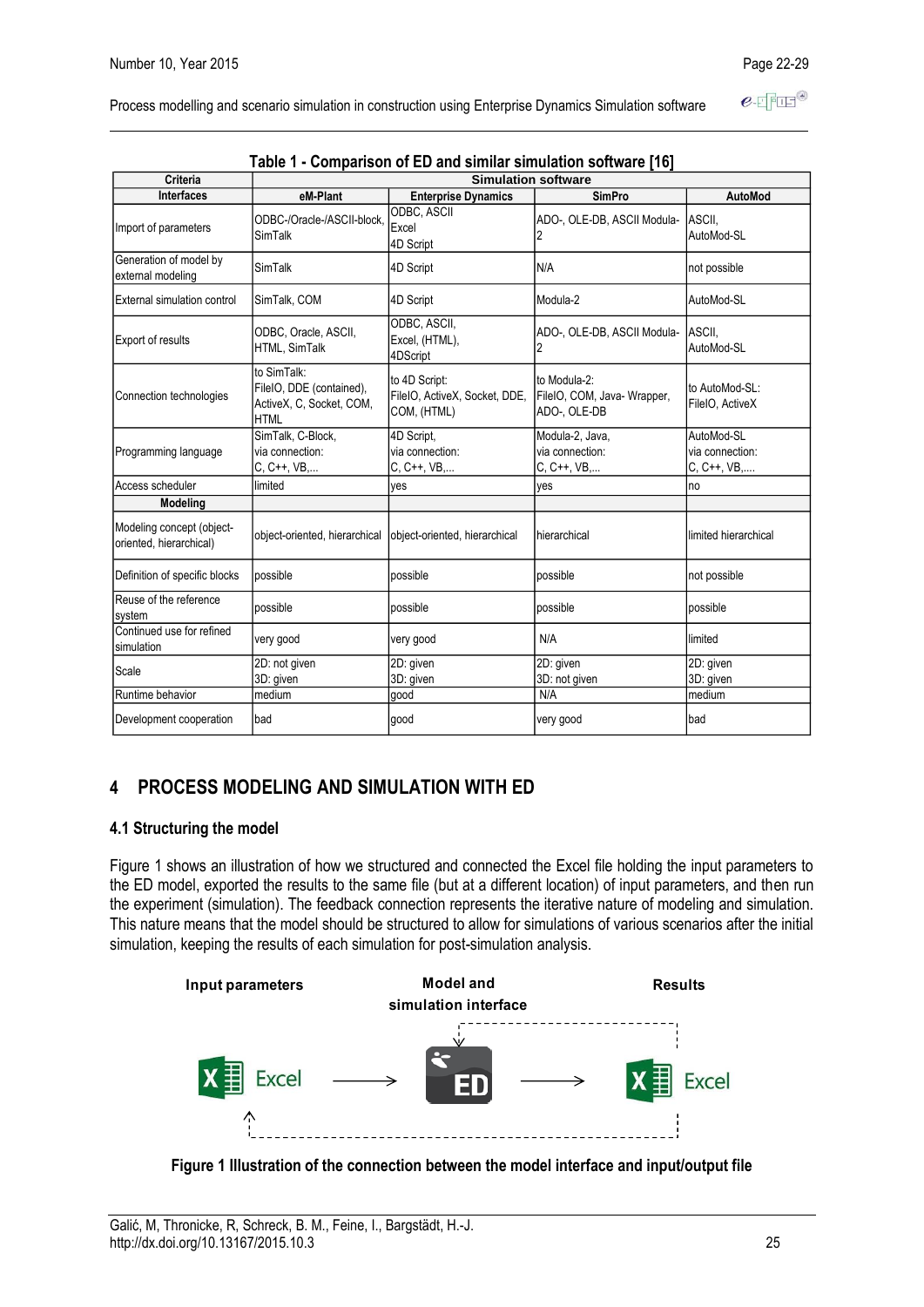#### Process modelling and scenario simulation in construction using Enterprise Dynamics Simulation software

To give the details underlying Figure 1, Figure 2 shows the input parameters, explains how the model is structured (*n* is the total number of sources, *N* is the total number of transportation vehicles, *m* is the total number of construction sites), and shows the methodology for exporting the results.

|                                           | Input parameters                                                      |                                            |                                                                      | Model                      |                                                      | <b>Results</b>                                       |
|-------------------------------------------|-----------------------------------------------------------------------|--------------------------------------------|----------------------------------------------------------------------|----------------------------|------------------------------------------------------|------------------------------------------------------|
| Production                                | Transport                                                             | <b>Sites</b>                               | Production                                                           | Transport                  | <b>Sites</b>                                         |                                                      |
| number of<br>asphalt plants               | type and<br>number of<br>trucks                                       | number of<br>sites                         | AP1 - Batch @ AP1 - Queue =<br>AP <sub>1</sub><br>Out:O<br>Util: 0 % | Transporter 10<br>Util: 0% | $\sqrt{cs_1}$<br>CS 1 - Laying<br>Util: 0 %<br>In: 0 | Initialize                                           |
| nominal<br>hourly<br>capacity<br>[t/hour] | capacity of<br>trucks [tons]                                          | needed<br>quantity of<br>asphalt [tons]    |                                                                      |                            |                                                      | Table<br><b>Export table</b><br><b>Excel ActiveX</b> |
| location of<br>asphalt plants             | distances<br>from each<br>source to<br>each site [km] laying [t/hour] | technology<br>and efficiency<br>of asphalt | n                                                                    | N                          | m                                                    |                                                      |

**Figure 2 Input parameters, illustration of model, and illustration of result exporting**

# **4.2 Case study**

For the case study, we made a generic model of a typical process chain in asphalt paving, which consists of production, transport, and paving of a hot asphalt mixture. The input parameters for the model are:

- 1) Production: The number of asphalt plants is *n* = 10; the nominal capacity of each plant is 90–150 tons/hour
- 2) Transportation: the number of trucks is  $N = 7$ ; the capacity of each truck is 5 tons
- 3) Sites: the number of sites is  $m = 7$ ; the needed quantity of asphalt is 2000–5500 tons; the efficiency of the asphalt-laying machines on site is 30–50 tons/hour

All locations and distances were generated in Excel format as a matrix of distances between the asphalt plants and construction sites, assuming the transportation trucks have an average speed of 50 km/h.



### **Figure 3 Structured model (left) and the same model with highlighted channels and connections (right)**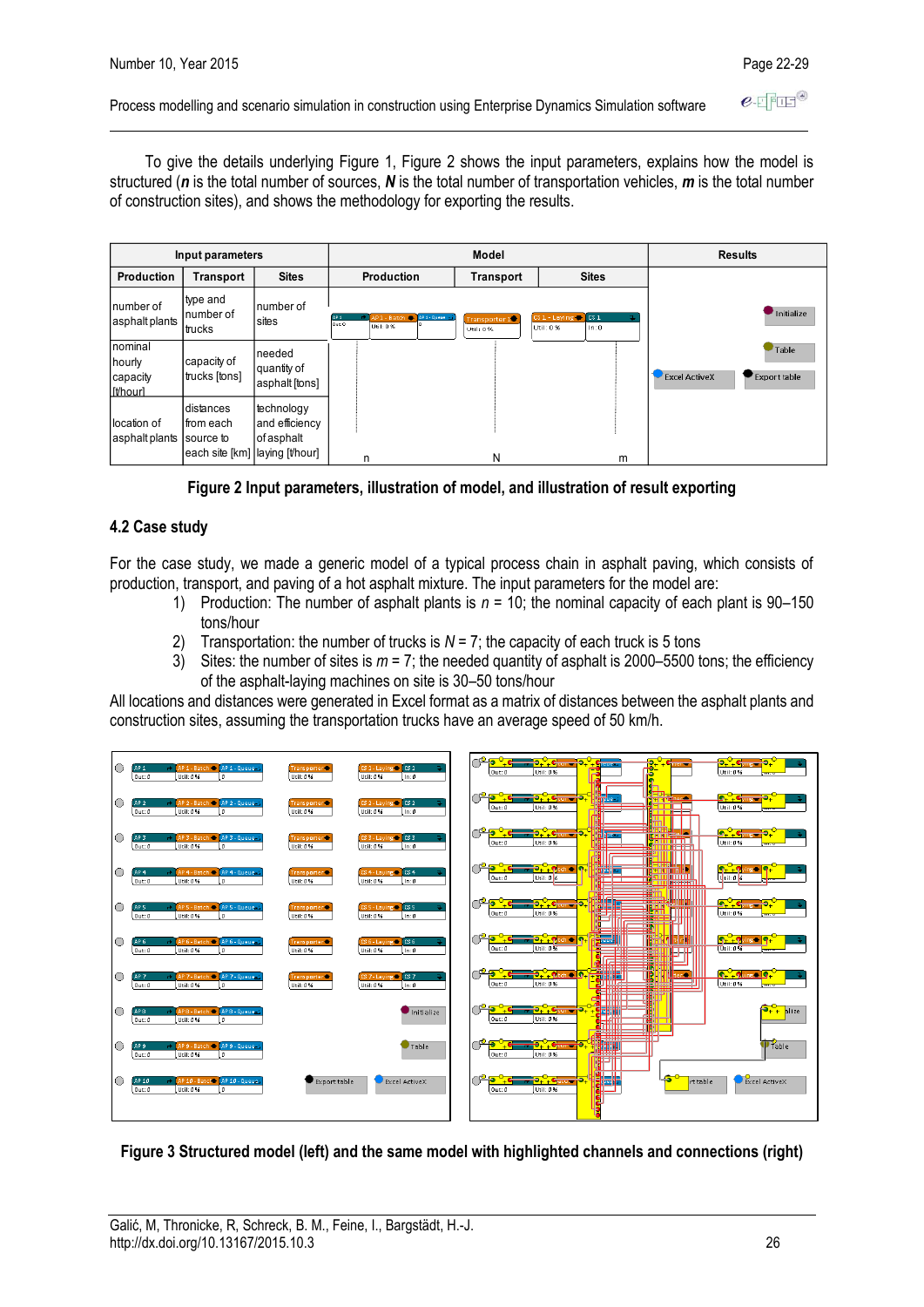Process modelling and scenario simulation in construction using Enterprise Dynamics Simulation software

Figure 3 shows an illustration of the structured model; the left side is the state before the simulation, and the right side shows how the channels are connected between the sub-processes in the model. In the following subchapters we will explain all these segments.

#### *4.2.1 Production model*

The asphalt plants are sources of HMA and are characterized by the parameters "tons per hour" and "batch size." A plant is built from three atoms: a "source," a "server," and a "queue." The "source" produces the asphalt, depending on the capacity of the plant, which is extracted from the Excel table. Every product from the plant gets the label "asphalt" (Figure 4) to ensure that it can later be matched to its "source."

Label([asphalt], i)  $:= 1$ 

#### **Figure 4 4D Script for label creation**

The atom "server" is used for loading asphalt into the transport unit. This was done in order to ensure the equivalent quantity asphalt produced and the amount of asphalt transported as one unit which is dependent on the truck's capacity.

#### *4.2.2 Transportation model*

One transporter is attached to each construction site, and the transporter is represented by the atom "server." The transporter's input strategy was given by description of the order *Longest waiting.* This means that the product is accepted first, from the atom, whose product entered earliest (if all queues are empty, then open all channels and wait). For each construction site, all values of the "cycletime" for the transporters are given in a generic matrix in Excel; we assume that its values are distributed as a negative exponential distribution (Figure 5).

| if (Label([asphalt]  | first(c)  |   | $\mathbf{1}$ . | $negexp(ExcelActiveX Read(18, 8))$ ,  |
|----------------------|-----------|---|----------------|---------------------------------------|
| if (Label([asphalt]  | first(c)  |   | $= 2.$         | negexp(ExcelActiveX Read(19,8)),      |
| if (Label([asphalt]  | first(c)  |   |                | = 3. negexp(ExcelActiveX Read(20.8)). |
| if (Label([asphalt]  | first(c)  |   | $= 4.$         | negexp(ExcelActiveX Read(21,8)),      |
| if (Label([asphalt]  | first(c)  |   |                | = 5, negexp(ExcelActiveX Read(22,8)), |
| if (Label([asphalt]  | first(c)) |   |                | = 6, negexp(ExcelActiveX Read(23,8)), |
| if (Label([asphalt]  | first(c)  |   |                | = 7, negexp(ExcelActiveX Read(24,8)), |
| if (Label([asphalt], | first(c)) | = | -8.            | $negexp(ExcelActiveX Read(25,8))$ ,   |
| if (Label([asphalt]  | first(c)) |   |                | = 9, negexp(ExcelActiveX Read(26,8)), |
| if (Label([asphalt], | first(c)  | = |                | -10, negexp(ExcelActiveX Read(27,8))  |
| ,,,,,,,,,,,          |           |   |                |                                       |

**Figure 5 Example of "cycletime" for Transporter1**

# *4.3.3 Model of the construction sites*

Each construction site is represented by one "server" and one "sink." The process of asphalt laying and rolling is combined in a "server." It is extracting its "cycletime" from the Excel table, which is uniformly distributed among given minimum and maximum values. At the end there is a "sink" atom, which counts the amount of asphalt that has been processed on the construction site (Figure 6).

| Do (                                                                               |  |
|------------------------------------------------------------------------------------|--|
| cell(label([asphalt],i),1,refResults) := cell(label([asphalt],i),1,refResults) +1, |  |
| if $(\text{input}(c) = \text{ExcelActiveX Read}(3, 12), \text{closeinput}(c))$ ,   |  |
| if (                                                                               |  |
| AND (                                                                              |  |
| input(Rank(33.Model))=ExcelActiveX_Read(3.12).                                     |  |
| $input(Rank(34, Model)) = ExcelActiveX Read(4.12)$                                 |  |
| $input(Rank(35, Model)) = ExcelActiveX Read(5, 12)$                                |  |
| $input(Rank(36, Model)) = ExcelActiveX Read(6.12)$                                 |  |
| $input(Rank(37, Model)) = ExcelActiveX Read(7, 12)$                                |  |
| $input(Rank(38, Model)) = ExcelActiveX Read(8.12)$                                 |  |
| $input(Rank(39, Model)) = ExcelActiveX Read(9, 12)) = 1, stop)$                    |  |
|                                                                                    |  |

**Figure 6 4D Script for the tasks of the "Sink" atom**

Additionally, for each construction site, the program records the tons of asphalt received from each plant in a table. Once the needs of all construction sites have been fulfilled, the simulation ends.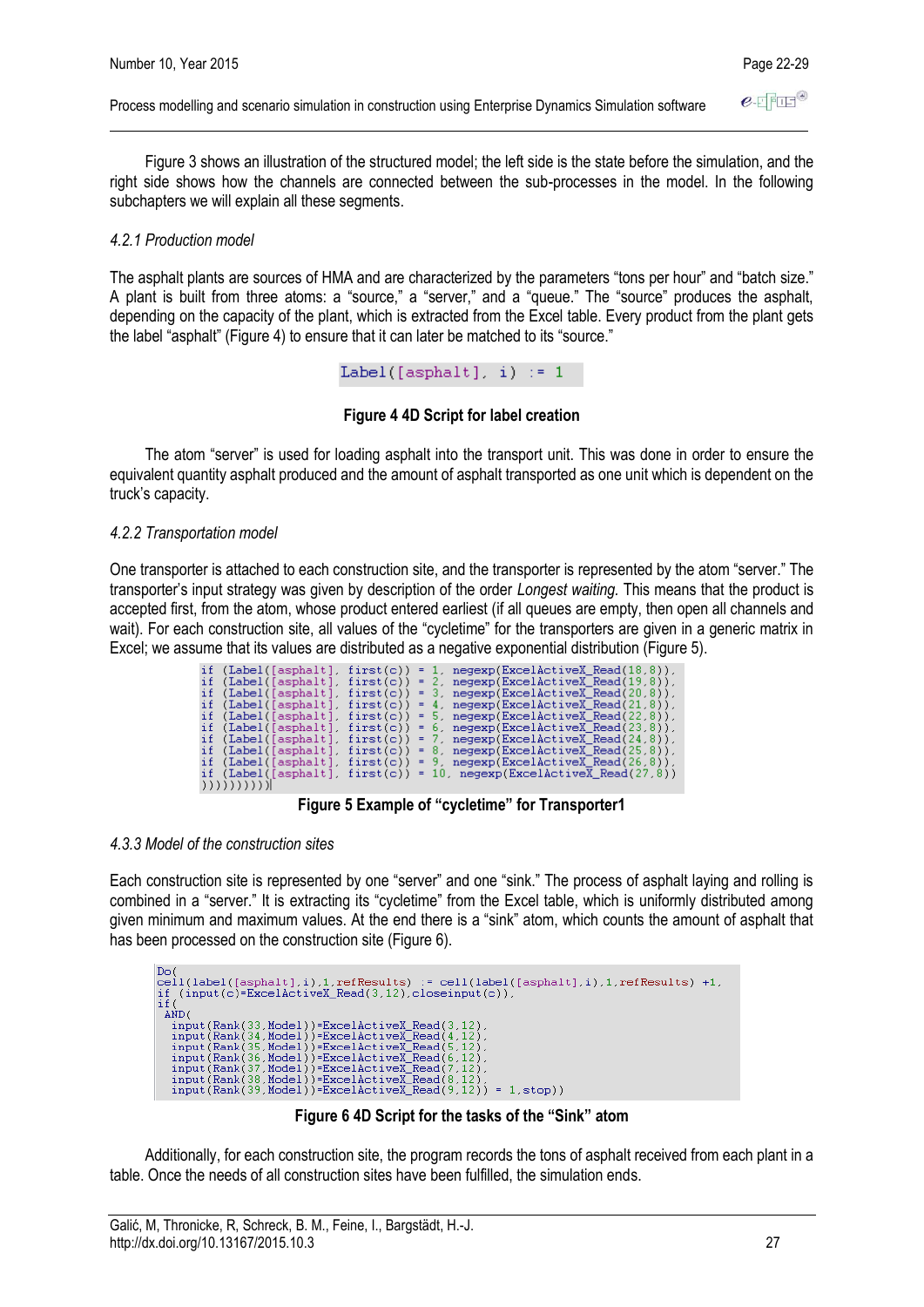$e$  FFIF Process modelling and scenario simulation in construction using Enterprise Dynamics Simulation software

## **4.3 Simulation results**

Once the simulation ends, its results are automatically exported from ED to an Excel file. The results are given in a table, which shows how much asphalt [tons] should be ordered from each asphalt plant for each construction site (Figure 7).

|                 | Site1    | Site <sub>2</sub> | Site3 | Site4 | Site <sub>5</sub> | Site <sub>6</sub> | Site <sub>8</sub> |
|-----------------|----------|-------------------|-------|-------|-------------------|-------------------|-------------------|
| AP1             | 220      | 450<br>           | 560   | 270   | 350               | 460               | 330               |
| AP <sub>2</sub> | 220<br>. | 300               | 550   | 330   | 330               | 420               | 470               |
| AP3             | 280      | 350               | 480   | 200   | 310               | 460               | 560               |
| AP4             | 210      | 430               | 530   | 280   | 270               | 410               | 500               |
| AP5             | 200      | 340               | 670   | 280   | 250               | 390               | 490               |
| AP6             | 120      | 300               | 560   | 300   | 380               | 430               | 550               |
| AP7             | 220      | 400               | 530   | 230   | 360               | 380               | 510               |
| AP <sub>8</sub> | 220      | 330               | 560   | 240   | 330               | 480               | 470               |
| AP9             | 150      | 360               | 520   | 400   | 290               | 460               | 450               |
| AP10            | 160      | 340               | 540   | 270   | 330               | 410               | 570               |

### **Figure 7 Simulation results, showing asphalt needed for each site (in tons)**

The next output also shows the total simulation time—the real time of the simulation (4 min, 10 s)—and the time needed to satisfy every construction site (710 working hours).

# **5 CONCLUSIONS**

We analyzed Enterprise Dynamics (ED) simulation software, created for simulating production and logistics in stationary industries, for use in the construction industry. Enterprise Dynamics does not yet have any specially defined atoms for construction projects, but the existing atoms can be modified and new ones can be created by using the 4D Script programming language. Its adaptability and modular design make ED a powerful tool for simulating and analyzing complex processes while monitoring and recording various parameters.

It is possible to connect the model bidirectionally (input and output) with external documents such as MS Excel or Access files, which makes it easy to modify model parameters and analyze simulation results. This compatibility between ED and standard tools are important to it being useful to engineers, who are not yet trained in using special simulations tools.

Our case study shows that ED is suitable for process modeling and scenario simulation in construction. Even though modeling and simulation are mainly used by management, ED offers some benefits for the site manager as well; it allows them to easily identify bottlenecks, logistical clashes, and spatial clashes in the logistical processes, letting them take steps to prevent them. In the future, specific atoms for the construction industry should be developed to improve software performance and give more precise models of construction processes. However, even the current version of ED is an interesting tool for process simulation in the construction industry.

# **References**

- [1] "Leitfaden für Simulationsbenutzer in Produktion und Logistik", 1997: Arbeitsgemeinschaft Simulation in der Gesellschaft für Informatik: Bericht aus den Fachgruppen, Heft 58
- [2] Galić, M., Dolaček-Alduk, Z., Uremović, B., 2013: Constructability-Buildability-Izgradivost, e-GFOS, Vol. 4, No. 6, pp. 68–80
- [3] Galić, M., Završki, I., Dolaček-Alduk, Z., 2013: Reengineering the construction companies in time of the recession, I. Burcar Dunović, V. Mlinarić, I. Završki, 11. International conference Organization, Technology and Management in Construction, Croatian Association for Construction Management, Dubrovnik, Croatia
- [4] Bernold, L. E., AbouRizk, S. M., 2010: Managing performance in construction, John Wiley & Sons, New Jersey, USA